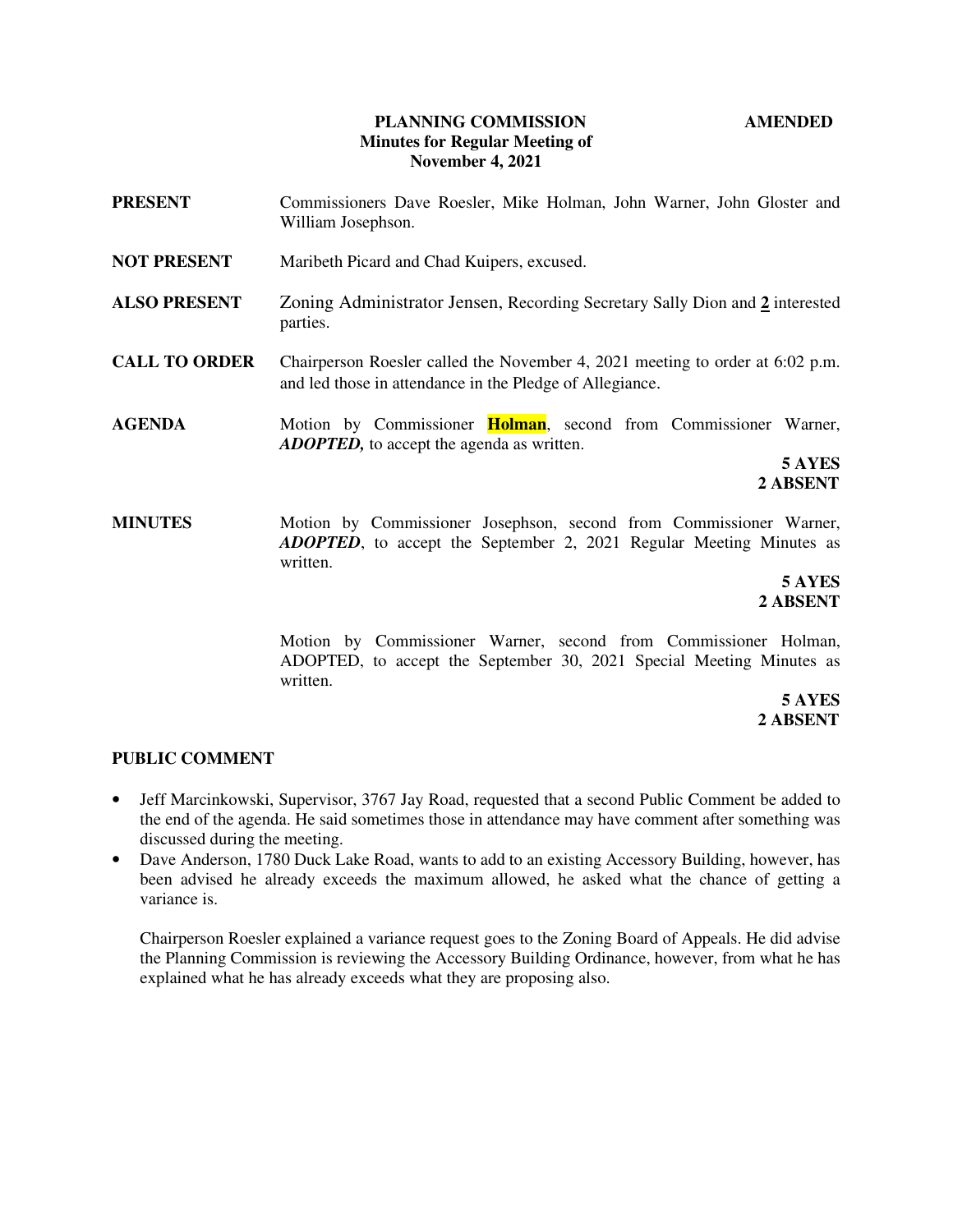# **OLD BUSINESS**

**1.** Master Plan Review/Update

Motion by Commissioner Josephson, second from Commissioner Holman, *ADOPTED*, to set public hearing for December 2, 2021.

 **5 AYES 2 ABSENT** 

**2.** Accessory Buildings and Uses - Sizes

Chairperson Roesler advised that the sub-committee met with Planner Janis Johnson two times. They are hoping to have a document to discuss at the December meeting, then set public hearing.

# **NEW BUSINESS**

Article III, General Provisions, Section 3.23 Non-conforming Buildings, Structures and Uses, (E.) Lots of Record, (4.) **Proposed Amendment** 

4. In the Medium Density Residential (MDR), Medium High Density Residential (MHDR), High Density Residential (HDR), Lake Michigan Shoreline (LMSD), Inland Lakes (ILD) and North Duck Lake Overlay (NDLOD) zoning districts, if two or more adjacent nonconforming vacant lots of record are held in common ownership, said lots shall be considered to be an undivided parcel for purposes of obtaining a zoning permit and shall be combined into a parcel (s) that has a lot width of at least 90 feet and a lot size of at least 50 percent of the minimum lot area required in the zoning district where the parcel (s) are located.

This was not allowed for all residential districts, thence, Zoning Administrator Jensen has had to deny a few applicants that had to request a variance. The Zoning Board of Appeals liaison to the Planning Commission, Commissioner Warner brought this to the Planning Commissions attention November of 2020. Unfortunately, with Covid, etc., it was never addressed. Proposed language is as follows:

4. In the Medium Density Residential (MDR), Medium High Density Residential (MHDR), High Density Residential (HDR), Lake Michigan Shoreline (LMSD), Inland Lakes (ILD) and North Duck Lake Overlay (NDLOD) **residential** zoning districts, if two or more adjacent nonconforming vacant lots of record are held in common ownership, said lots shall be considered to be an undivided parcel for purposes of obtaining a zoning permit and shall be combined into a parcel (s) that has a lot width of at least 90 feet and a lot size of at least 50 percent of the minimum lot area required in the zoning district where the parcel (s) are located.

Consensus of Commissioners is this should be for all residential zoning districts.

Motion by Commissioner Warner, second from Commissioner Holman, *ADOPTED*, to set public hearing for December 2, 2021.

**5 AYES 2 ABSENT**